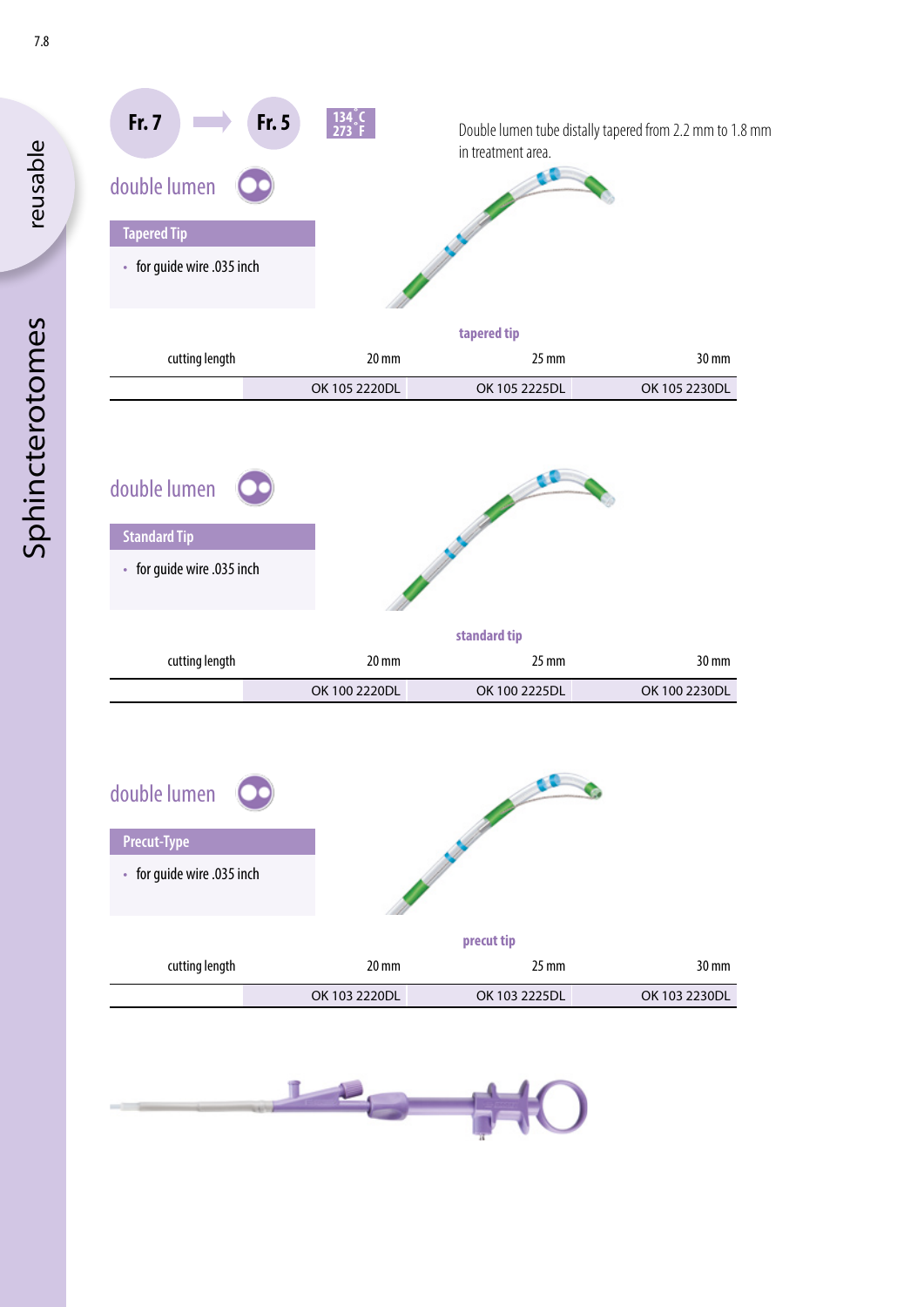

Needle-Knife Sphincterotomes Needle-Knife Sphincterotomes

reusable